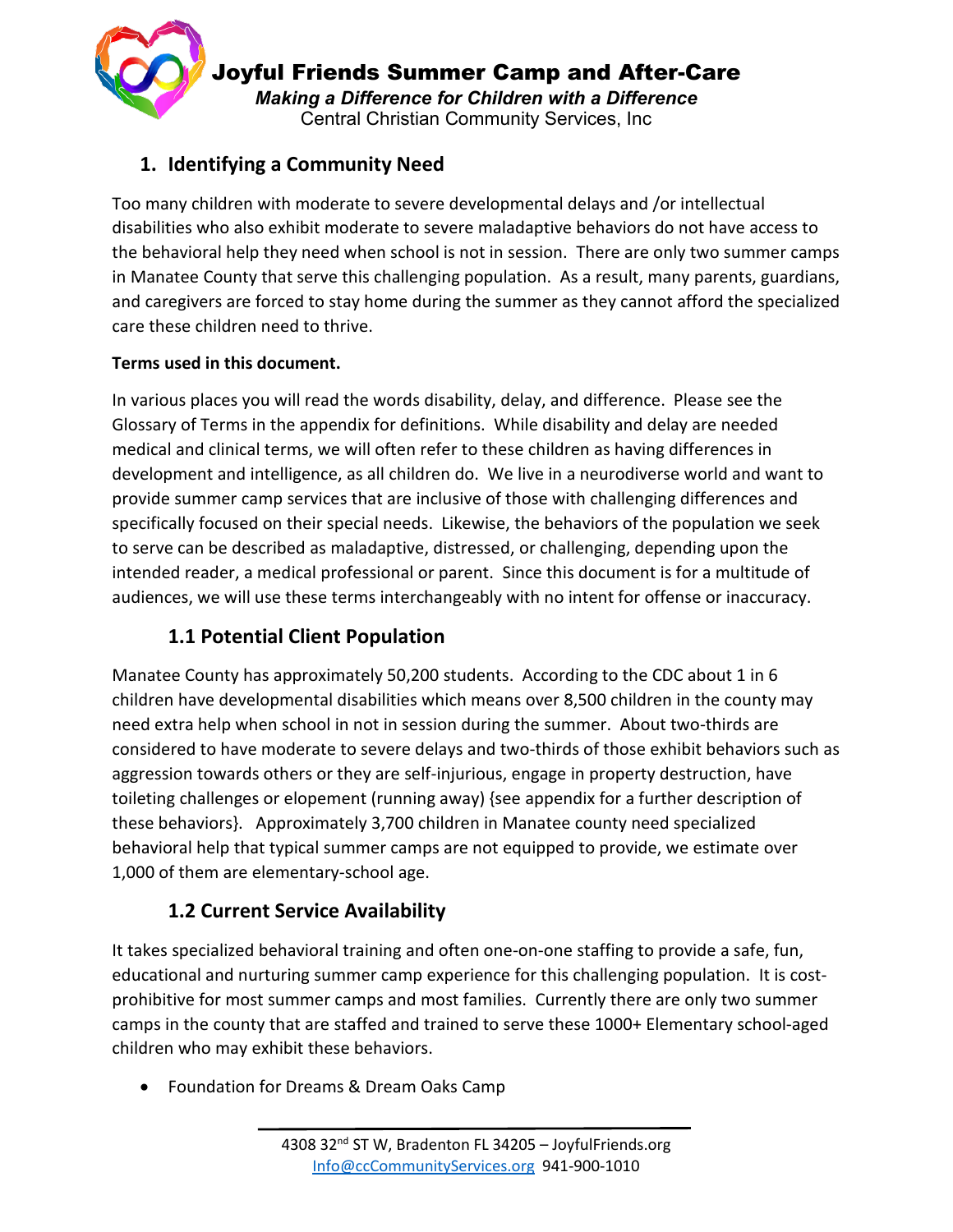• Southwest Florida Easter Seals Summer Camp

Combined, both existing summer camps enroll less than 100 children per summer.

### **1.3 Impact on Children and Parents**

Most of the remaining children with these behaviors either attend a summer camp that is illequipped to provide for their needs or they stay home for the summer. Either option often results in regression from their school Individual Education Plan (IEP) goals, an increase in maladaptive or distressed behaviors, and parents who cannot work or put their jobs in jeopardy because the ill-equipped summer camp cannot handle those types of behaviors and call the parent out of work several times during the summer.

The impact on parents or caregivers are illustrated in these following two studies concerning families living with children on the autism spectrum.

According to Autism and Health: A Special Report by Autism Speaks, it is estimated that on average, it costs around \$60,000 a year and 1.4 to 2.4 million across a lifetime to care for someone with autism. [4] The majority of these costs are in special education and lost parental income. The need to find and sustain year-round employment is intensified for families and caregivers of children on the autism spectrum. Summer months present unique challenges for these caregivers as school is out and available respite services are extremely limited.

According to an article published in June 2019, by The Center for American Progress, titled, *"When Parents Can't Find Summer Child Care, Their Work Suffers",* working parents identify finding summer care a "logistical and financial headache." [5] One of the most notable findings was that in at least 57% percentage of families, one or more parents make a job sacrifice during the summer. [6] Within this article, many parents reported challenges related to caring for children with developmental and intellectual differences. It goes without saying that summer job sacrifices among parents and caregivers of children with behavioral challenges is most likely significantly higher.

## **2. Solution to the Community Need**

**Joyful Friends Summer Camp** is a new program being initiated by a new non-profit in Florida, Central Christian Community Services, Inc.

## **2.1 Our Purpose**

The purpose of this non-profit is to provide childcare outside the home for school-age children with developmental and intellectual disabilities who have special needs including those who exhibit challenging behaviors.

## **2.2 Our Vision**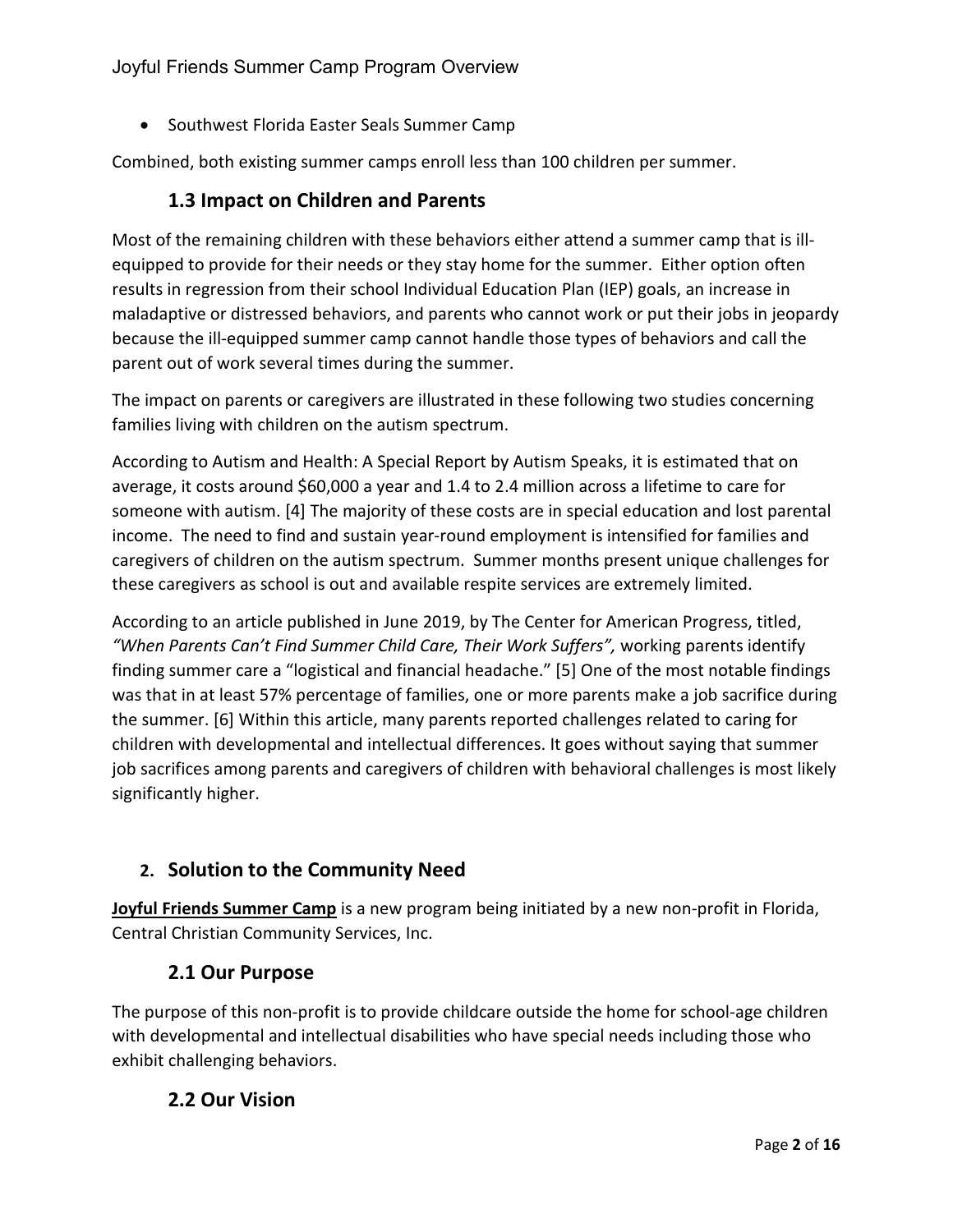We envision a world that embraces the neurodiversity of humanity where every child with developmental and intellectual differences will be able to access superior quality summer camps and after-school care programs tailored to their needs.

# **2.3 Our Mission**

Joyful Friends Summer Camp will provide a loving, nurturing, educational and fun summer camp experience that is safe and inclusive.

- We utilize structure activities and curriculum to foster physical, cognitive, social, emotional, and academic development.
- We are committed to maintaining or advancing these campers' educational and behavioral goals during the summer months.
- We enable parents and caregivers to maintain gainful employment when their children are out of school.

## **2.4 Core Values**

- Inclusiveness
- Community
- Collaboration

## **3. Overview of Summer Camp Program**

### **3.1 Dense Activity Schedule**

One of the key items to support a diagnosis of developmental delays like autism or an intellectual disability like Down syndrome is an adherence to routines. There are significant number of studies that demonstrate the overall effectiveness of activity schedules for individuals diagnosed with an Autism Spectrum Disorder. [7]

Joyful Friends Summer Camp will include dense activity schedules throughout the entirety of the camp experience {see appendix for a sample daily schedule}. The schedules will include times, activities, expectations, and visual and auditory cues. Some of the benefits of dense activity schedules are:

- Minimizes unoccupied time
- Minimizes motivation to engage in maladaptive behaviors
- Establishes routine
- Promotes independence
- Provides predictability, structure, and stability
- Increases in social and emotional health
- Improves cooperation
- Increases relationships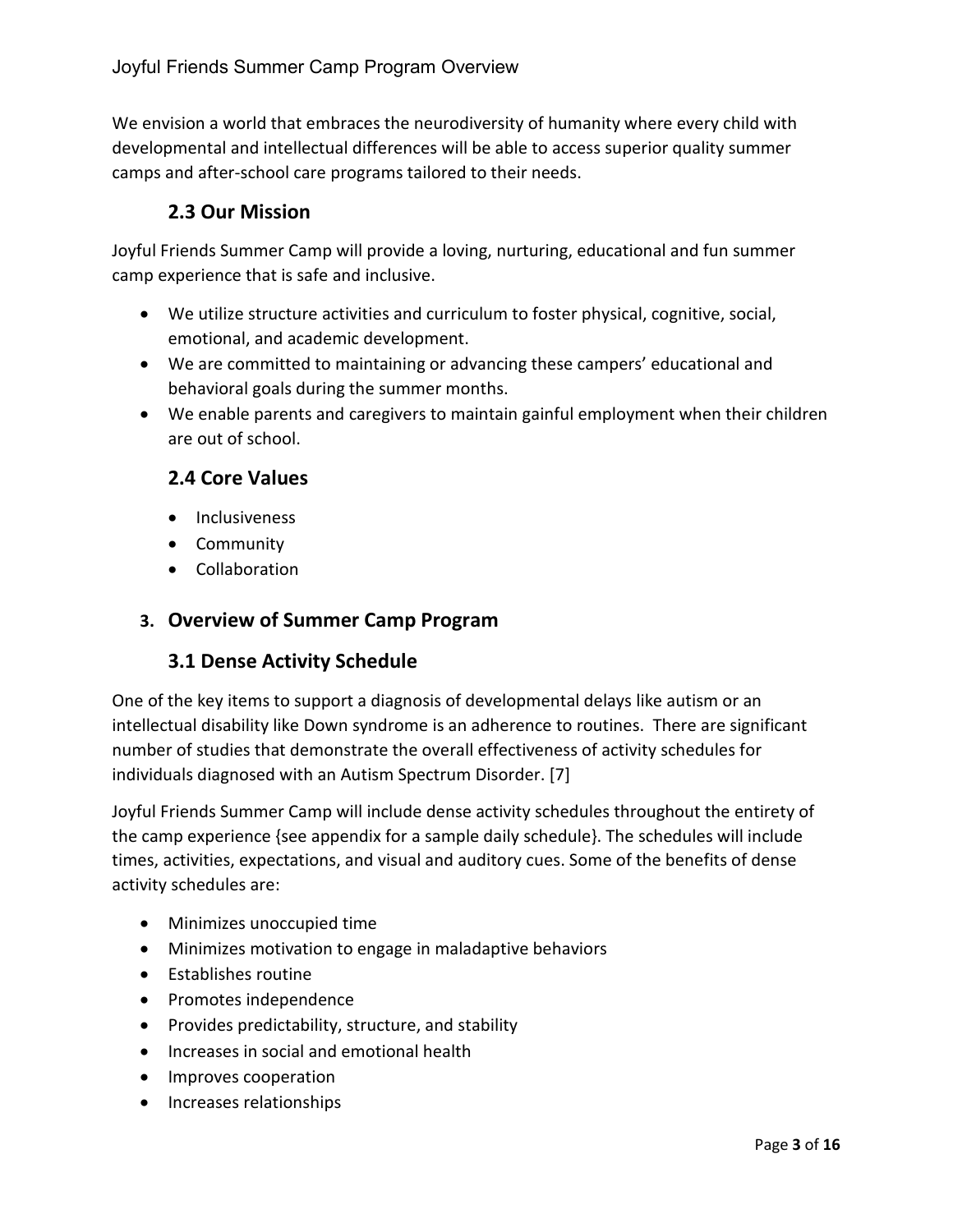- Improves feeling of safety
- Decreases stress

# **3.2 Planned Transition Strategies**

A shift from one task to another may be easy for a typical developing child, however, it is intensely challenging for children with a developmental or intellectual disability because they struggle with making the cognitive adaptation to moving on to another task. As a result, it often results in frustration, stress, and anxiety.

In order to alleviate some of the challenges surrounding transitions for children with ASD and other differences, it is imperative that transition strategies are used. Transition strategies are techniques used to support individuals with ASD during changes in or disruptions to activities, settings, or routines. The techniques can be used before a transition occurs, during a transition, and/or after a transition, and can be presented verbally, auditorily, or visually.

Some benefits of utilizing transition strategies are below:

- Optimizing time by reducing the amount of time needed to transition
- Decreasing maladaptive behaviors and increasing appropriate behaviors during transitions
- Promoting independence
- Increasing predictability

Some specific transition strategies that will be utilized are:

- Visual countdown
- Verbal reminders at 5 minutes, 3 minutes, 1 minute, 10 seconds
- Auditory notifications that correspond with transition times
- Visual of next activity 5. Reinforcement for successful transition
- Prepared materials for next activity
- Least to most support to promote independence

### **3.3 Educational Components**

There is significant support for continuing educational curriculum during summer months. Even typically developing students often experience regression in learned skills throughout the summer. For student with developmental and intellectual differences, the regression in skills is often monumental in comparison to that of typically developing students. Including educational components in Joyful Friends Summer Camp will have the following impact:

#### **Prevent Summer Regression**

Regression is the forgetting of acquired skills, most of the time after school breaks, such as summer vacation. The gap in educational instruction often severely affects a child's ability to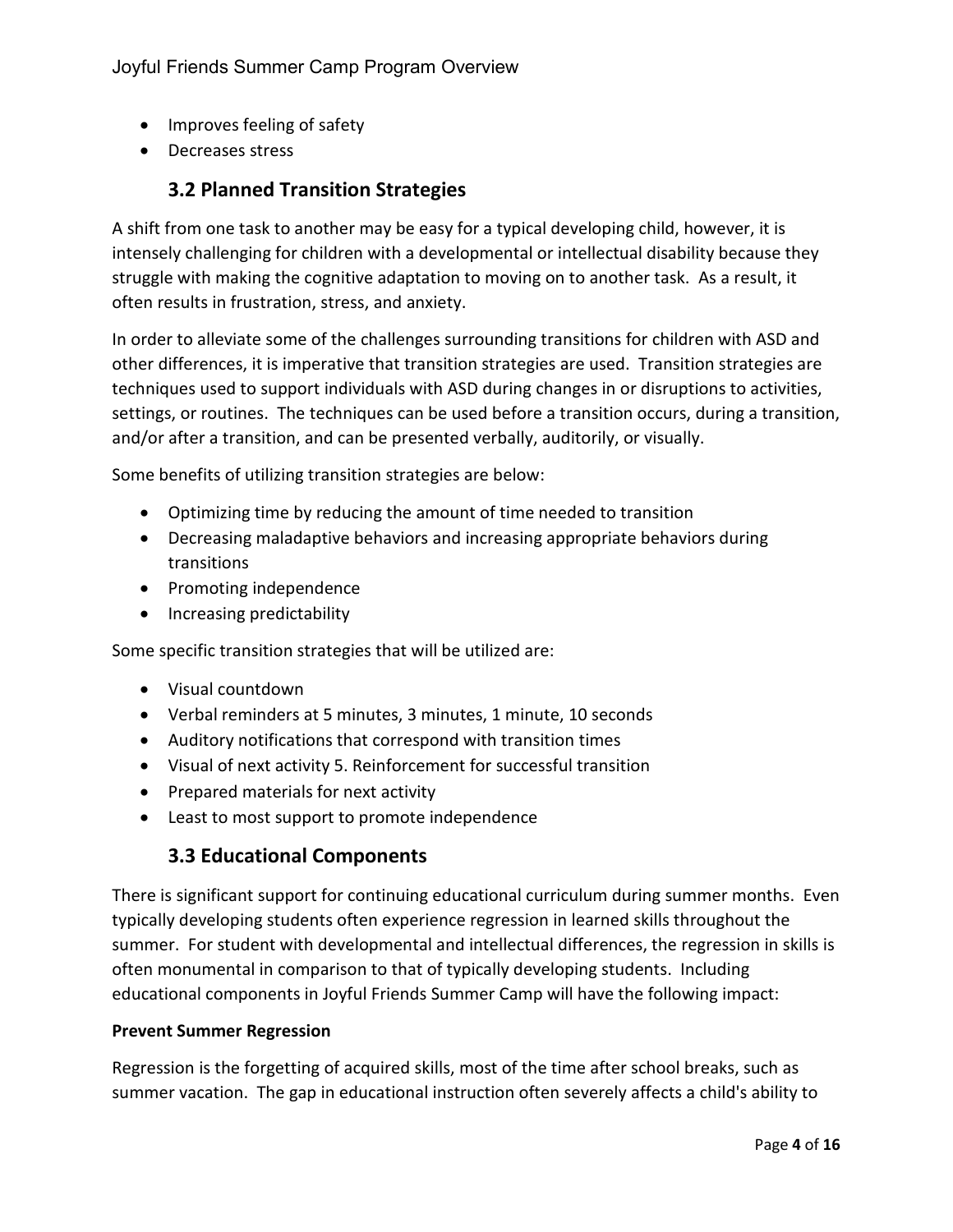maintain skills. Including structured educational components within a camp suitable for kids with special needs is the most effective way to prevent a child from experiencing summer regression.

### **Continuation of IEP Goals**

IEP stands for Individualized Education Program. IEPs contain specific, measurable, attainable, realistic, and time-bound goals that outline what they should achieve during the school year. Developing methods to accomplish these goals are essential to a child's overall educational development. Though teachers work hard to achieve goals outlined at the onset of the school year, it sometimes proves difficult to accomplish all goals before the end of the school year. We will include educational curriculum that support the continuation of IEP goals from the prior school year. In doing this, we hope to accelerate continuous learning throughout the summer and facilitate a faster acquisition of skills.

#### **Facilitate Back-to-School Transitions**

Parents and caregivers of students with ASD often struggle to continue to provide structure and routine throughout the summer months. Summer breaks from school mean being away from the traditional classroom setting for roughly 3 months. Research shows that following this extensive break, students often struggle to transition back to school after unstructured summer breaks. Incorporating an educational component into Joyful Friends Summer Camp will provide cohesiveness in the school year and summer and allow for a smoother transition back into the traditional school setting.

## **3.4 Physical Fitness Components**

Many kids with these developmental and intellectual differences do not initiate participation in the sports or recreational activities that their peer groups do. Therefore, they miss the social and health benefits that exercise provides. Our summer camp will provide structured physical fitness curriculum and activities that focus on gross motor development and promoting a healthier lifestyle.

## **3.5 Social Skills Curriculum**

Social skill deficits are one of the most important diagnostic characteristics for individuals diagnosed with ASD. For kids with developmental delays, summer breaks from school mean fewer opportunities to practice these social skills. Fewer opportunities to practice social skills can result in an inability to establish and maintain healthy friendships.

Social skills curriculums provide explicit teaching and activities to systematically target socially appropriate behaviors. We have carefully chosen an evidence-based curriculum and programs that include components to meet each camper's unique needs.

Areas of focus will include: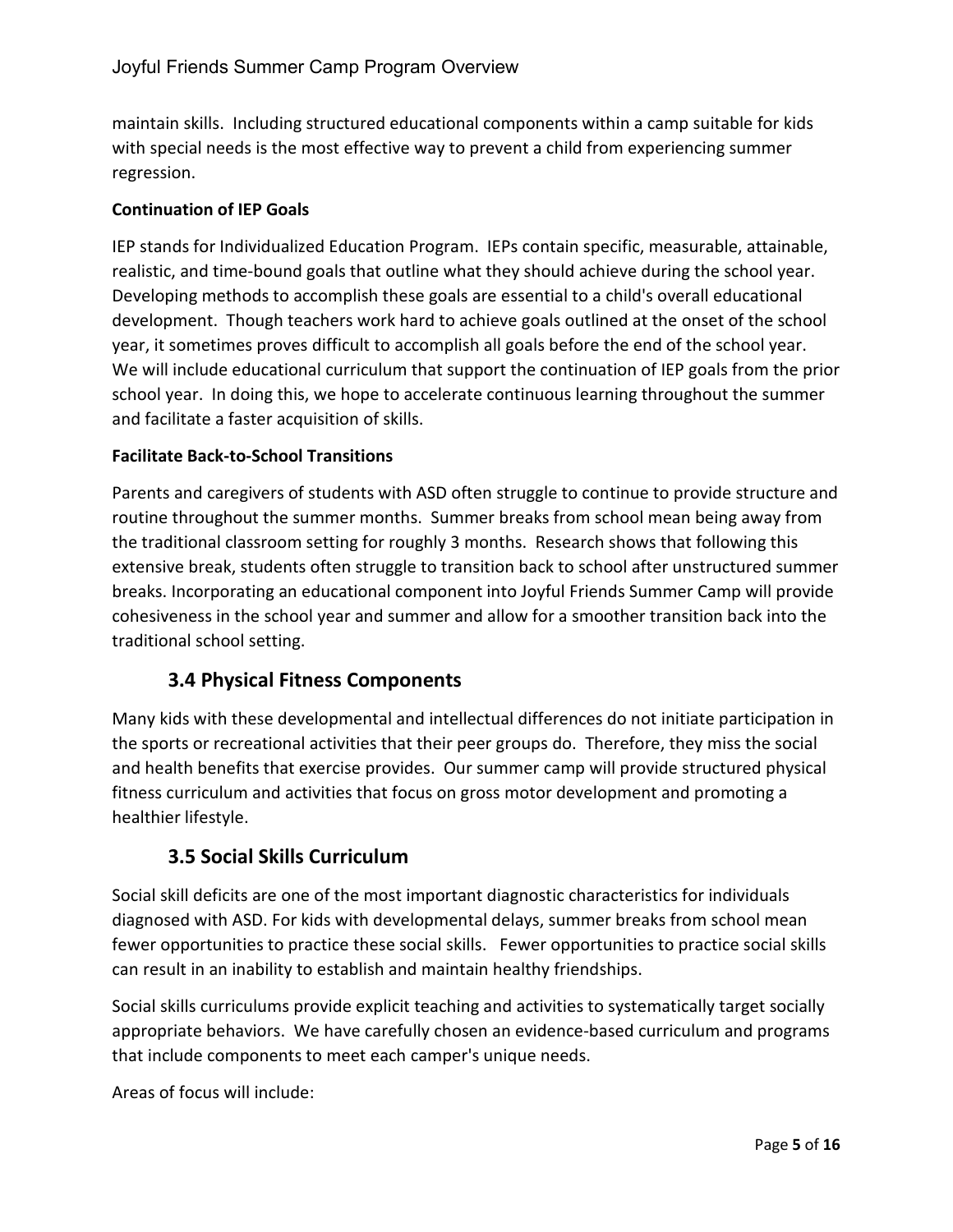Joyful Friends Summer Camp Program Overview

- Communication
- Being part of a group
- Expressing feelings
- Caring for oneself and others
- Social problem solving
- Managing conflict
- Listening

# **3.6 Field Trips**

Campers will participate in several field trips with parent/caregiver approval in advance. Transportation will be provided to and from the field trip location. When returning from field trips, the daily schedule will commence corresponding with the current time. Field trip may include locations like the following:

- Zoom Tampa
- Clearwater Marine Aquarium
- The Ringling Circus Museum
- The Bishop Museum of Science and Nature
- Smugglers Cove Adventure Golf
- Splash Harbor Water Park

# **4. Staffing and Training**

### **4.1 Staff**

#### **Board Certified Behavior Analysts (BCBA)**

Joyful Friends Summer Camp is being designed and developed by a master's level BCBA.

We will always have at least one supervising BCBA on staff and on-site. We may also have a Board-Certified Assistant Behavior Analyst on staff and on-site as well.

#### **Registered Behavior Technicians (RBT) / Direct Support Professionals (DSP)**

Our direct support professionals will either already be Registered Behavior Technicians, or we will provide the approved training needed to attain their RBT status.

#### **Interns and Volunteer Staff**

We will also have additional support staff to include college interns taking ABA coursework and volunteers.

#### **Camp Director**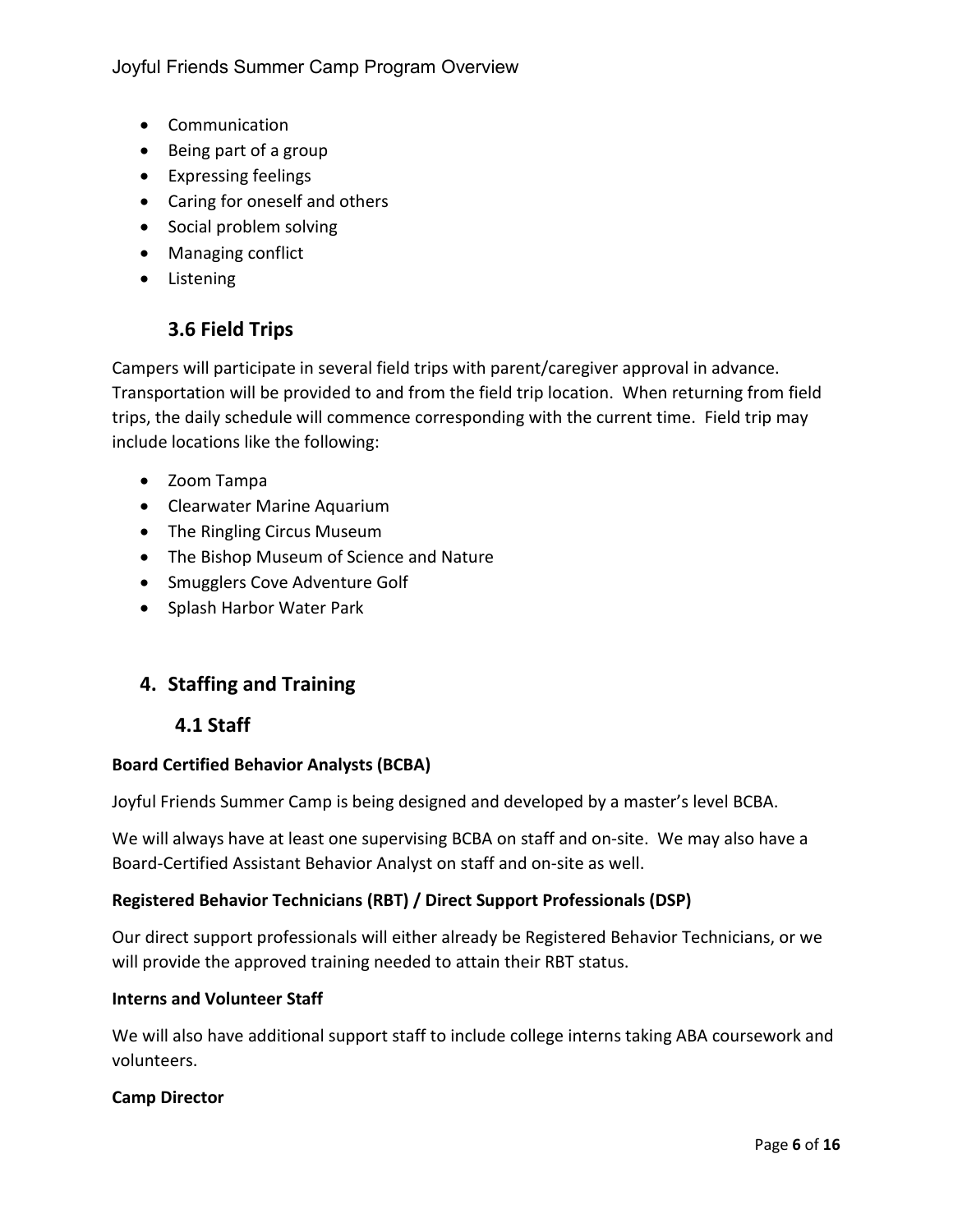Overall leadership and responsibility for all camp activities and administration.

#### **On-Call Nurse**

We will always have a nurse available on-call whenever the camp operates.

# **4.2 Client / Staff Ratio**

The final client staff ratio will depend on the final selection of campers and the requirements of their IEP and Behavior Plan. For example:

- 2 campers that require 1:1 support will be supported with 2 RBTs or trained DSPs
- 2 campers that require 1:2 support will be supported by 1 RBT or trained DSP
- 6 campers that require 1:3 support will be supported by 2 RBTs or trained DSPs

The client/staff ratio relates to RBTs and DSPs. Interns and volunteers are additional needed support staff to coordinate and help implement activities and support the RBTs and DSPs who will always remain with the campers.

### **4.3 Training**

The following training will be provided to the necessary staff prior to the start of camp:

- 40-hour Registered Behavior Technician course
- Quality Behavioral Solutions (QBS) Safety Care Training
- First-Aid and CPR Training
- Lifeguard Training
- STAR Educational Curriculum Training
- PATHS Social Skills Curriculum Training
- SPARK Physical Fitness Curriculum Training

### **5. Facility and Property**

Joyful Friends Summer Camp is located on a 10-acre wooded property in the middle of Bradenton. It is a park-like setting with a small pond and walking trails, a fenced-in playground and plenty of space for outdoor camp activities.

The camp facility is in a 6000 sq. ft. building with three classrooms, two large meeting/activity rooms and two sensory rooms.

### **5.1 Meals**

Parents and caregivers will be expected to provide their campers with a lunch they bring. We will have parent-approved snacks and drinks available for the morning and afternoon.

## **5.2 Transportation**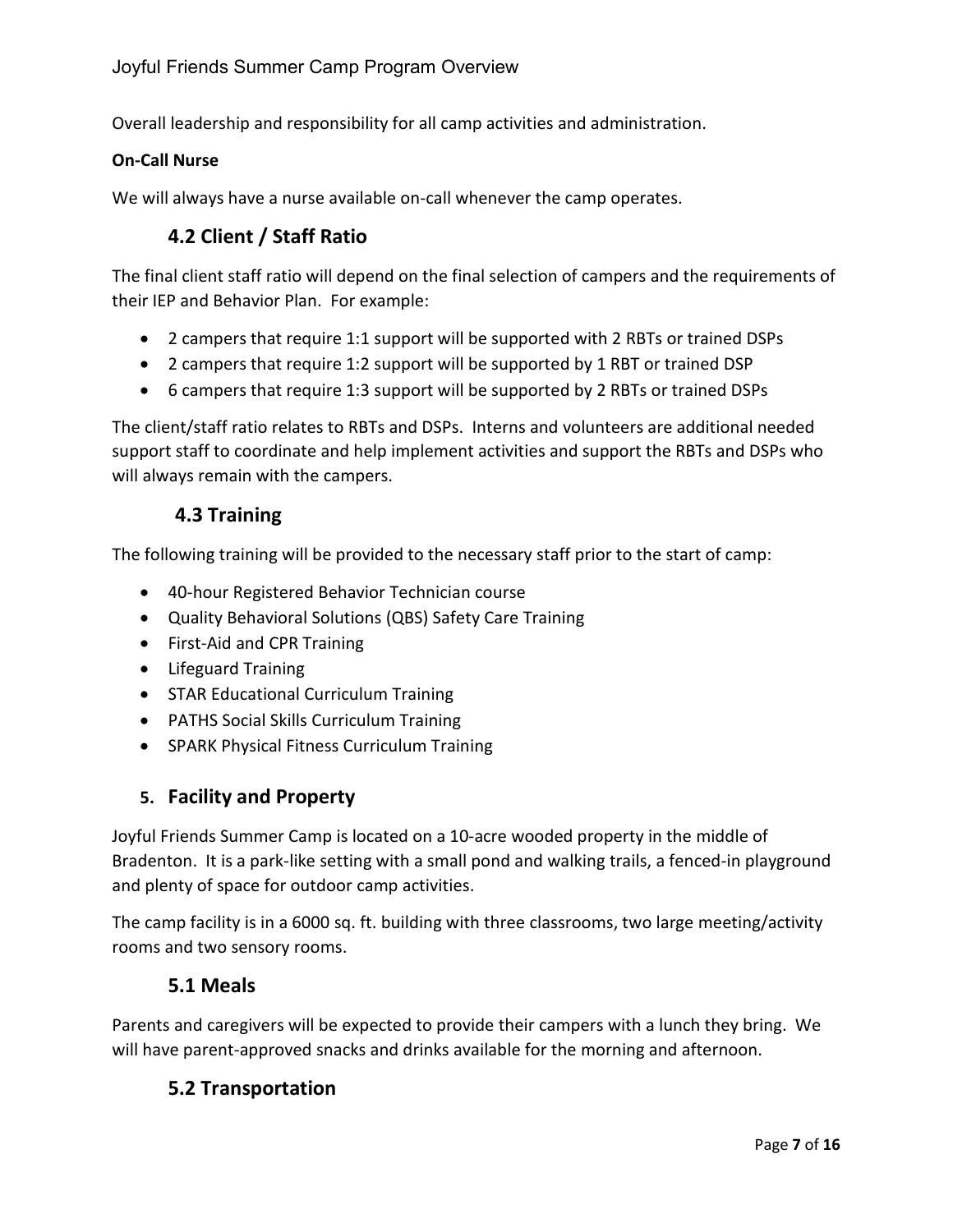Parents and caregivers will have to provide transportation to and from the camp. We will provide transportation to any parent-approved field trips.

# **5.3 Hours of Operation**

Joyful Friends Summer Camp will operate Monday through Friday 8:00 a.m. to 6:00 p.m. from Monday June  $7<sup>th</sup>$ , 2021 to Friday July 30<sup>th</sup>, 2021. The only exception will be on Monday July 5<sup>th</sup>, when the camp will be closed in observance of Independence Day.

# **5.4 Sign In / Sign Out Procedure**

To guarantee the safety of the campers, we will require all campers to be signed in and out by a parent or a guardian each day. We will require parent/guardian to show a valid photo identification before we release the camper when signing out. Campers are to be signed in and out electronically using an attendance application on an iPad. A designated staff will meet parent/guardian at the door, retrieve camper, and collect camp folder (inclusive of communication book). Upon parent/guardian arrival at the end of the day, a designated staff member will notify the direct support staff of each camper that their parent has arrived. The direct support staff will assist the camper in retrieving their belongings and take them to their parent/guardian.

# **6. Collaboration with Parents and Other Providers**

Stakeholder collaboration will be essential to the overall success of Joyful Friends Summer Camp. Collaboration meetings should be held no later than camp training week. Wherever possible collaboration meetings will include parents, teachers, speech language pathologists, occupational therapists, social worker, BCBA's, camp staff, etc. The purpose of the meeting will be to establish summer goals for each child that are consistent with goals worked on during the school year. Monthly correspondence will be sent to all stakeholders to ensure transparency in student progress.

# **6.1 Record Keeping**

### **Communication Books**

Communication books will be used for camp staff to communicate with parents. Communication books are to be sent home daily and returned to camp the following day. Communication books will detail various aspect of each camper's day such as behaviors exhibited, overall mood, food consumed, progress with goals, participation levels, etc. Parents will also use the book to communicate any pertinent information from home (i.e. camper didn't sleep well the night before, etc.)

#### **IEP goal Progress**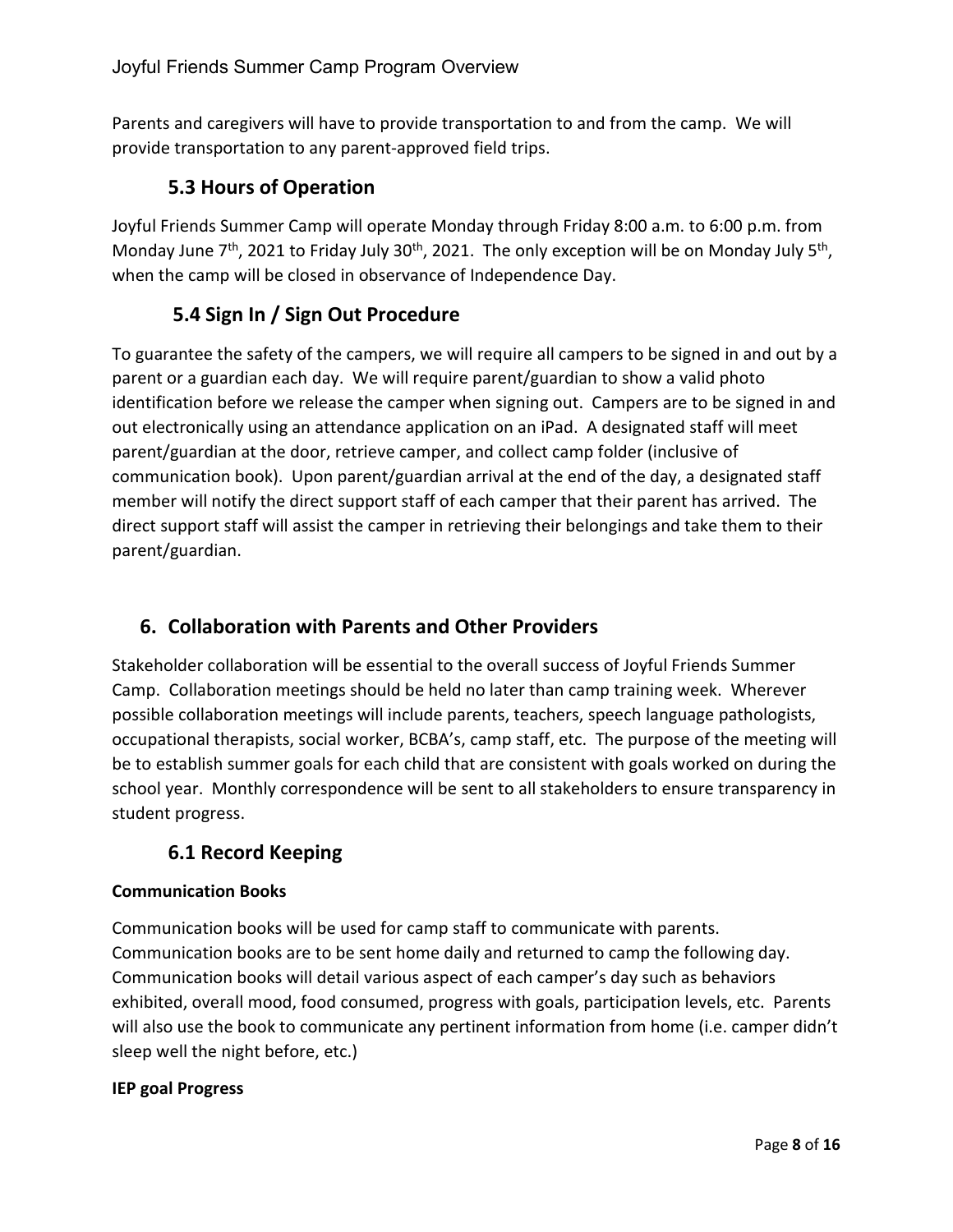Prior to implementing educational curriculum, we will establish a baseline for all camper's educational goals. We will track each camper's performance on their goals and prepare a final report at the end of the summer that details their overall progress.

### **Attendance**

There is significant evidence to support the effects of attendance on a student's progress. We will use the daily sign in and out procedure to keep track of each camper's attendance.

#### **Parent, Teacher and Other Provider Survey**

After summer camp has concluded and the camper has transitioned back into school a survey will be sent to parents and where possible to teachers and other providers to ascertain the campers progress and retention of skills.

# **7. Expected Benefits and Impact of Program**

Summer camps provide meaningful activities that fosters creativity, independence, confidence, leadership, and friendships. Summer camps that combine learning environments with these meaningful activities allow campers to develop necessary life-long skills. Some of the particular benefits and impact for children with intellectual and developmental delays who attend summer camps are:

## **7.1 Benefits for Camper**

#### **Improvement in Behavior**

There are noticeable changes in the behavior of children who attend summer camp. Some of these improvements include increased independence, behavior changes, and social improvements.

#### **Like-Minded Friends**

Attending camp can provide campers with like-minded friends who understand one another. Camp can offer them the opportunity to find people who have their similar differences and can relate to their day-to-day challenges.

#### **New Skills**

Camps designed for children with developmental and intellectual disability can provide a means of learning new skills that otherwise may not have been acquired. Providing opportunities to learn and master these skills can give them a sense of accomplishment and pride.

#### **Lasting Friendships**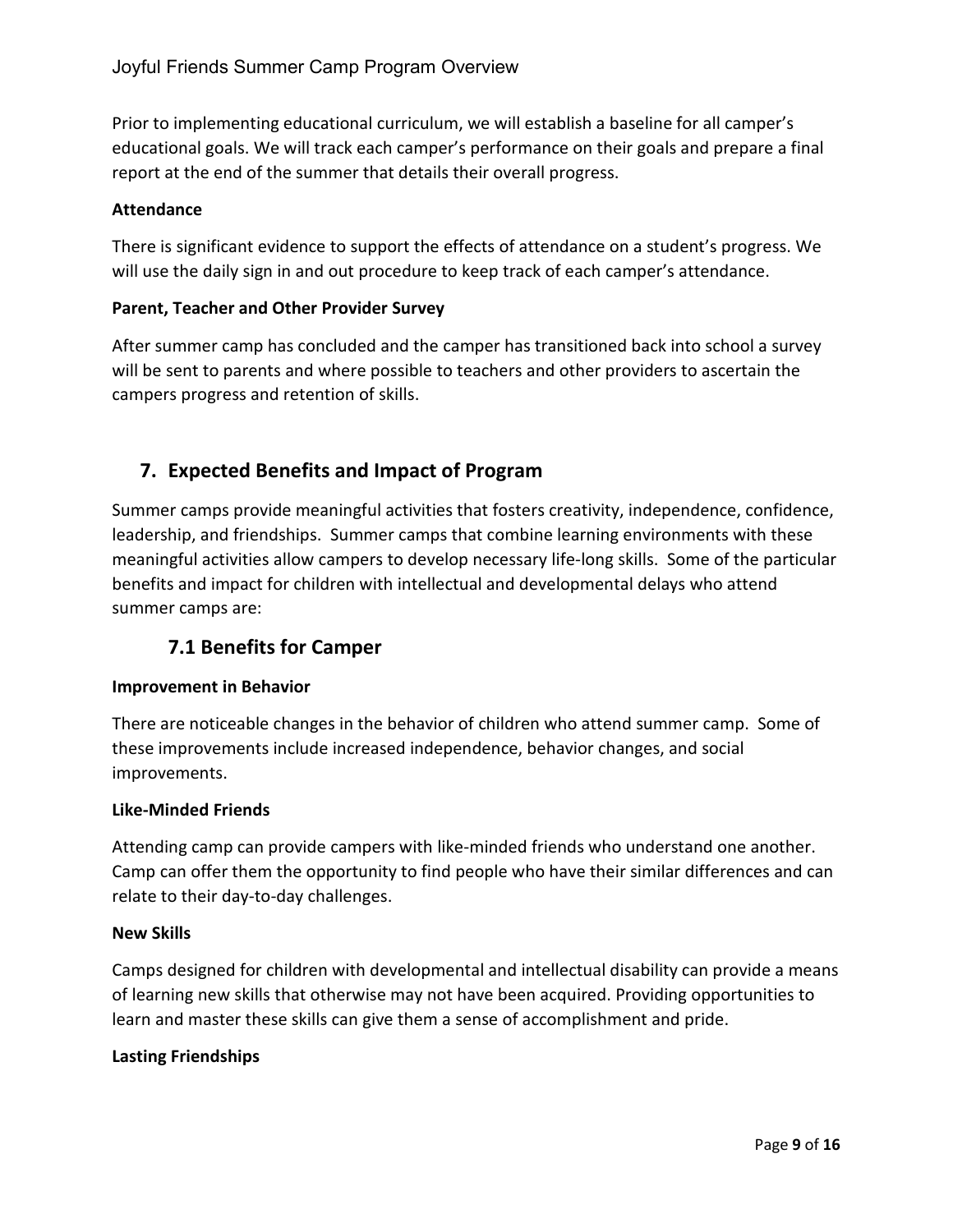Attending a summer camp can help attendees gain life-long friendship and develop much needed social skills. Having friends that you see year-after-year can have a significant impact on self-esteem and overall well-being.

### **Getting Unplugged**

Electronics have become a large part of the lives of many children with and without developmental delays. Camp provides an opportunity to fill space with more than just electronics.

#### **Gaining Independence**

Structured camps provide a plethora of opportunities to increase independence.

#### **Problem Solving**

Camp provides excellent opportunities to develop problem solving and organizational skills.

## **7.2 Impact on Families**

Summer presents unique challenges for families of individuals with differences. Research shows that therapeutic summer camps result in significant positive benefits for those families. [1]

#### **Enjoyment**

From seeing child participate in camp, parents report a sense of enjoyment and excitement as they see their child participate in certain activities at camp. According to a study, when the parents were unable to see their child directly participate at camp, they discussed how they enjoyed listening to their child recall their experiences. [2]

#### **Improved Perception of Child**

As the parent/caregiver observed or received reports of activities engaged in at camp, some of their perceptions of their children's abilities began to change.

#### **Decreased Stress**

Study shows that summer camp provides a remedy to decrease stress in families of children with exceptional needs. [3] The reduction in stress can be attributed to a number of factors. One of the most notable factors is the alleviation of the need to find a safe and stimulating environment for their child to attend.

#### **Increased Time for Other Activities**

Summer camp helps parents/caregivers accomplish other tasks while camp provides and environment that meets the child's specific needs. It frees them up to be able to do things they typically struggle to do like grocery shopping, running errands, and joining activities with their friends and family.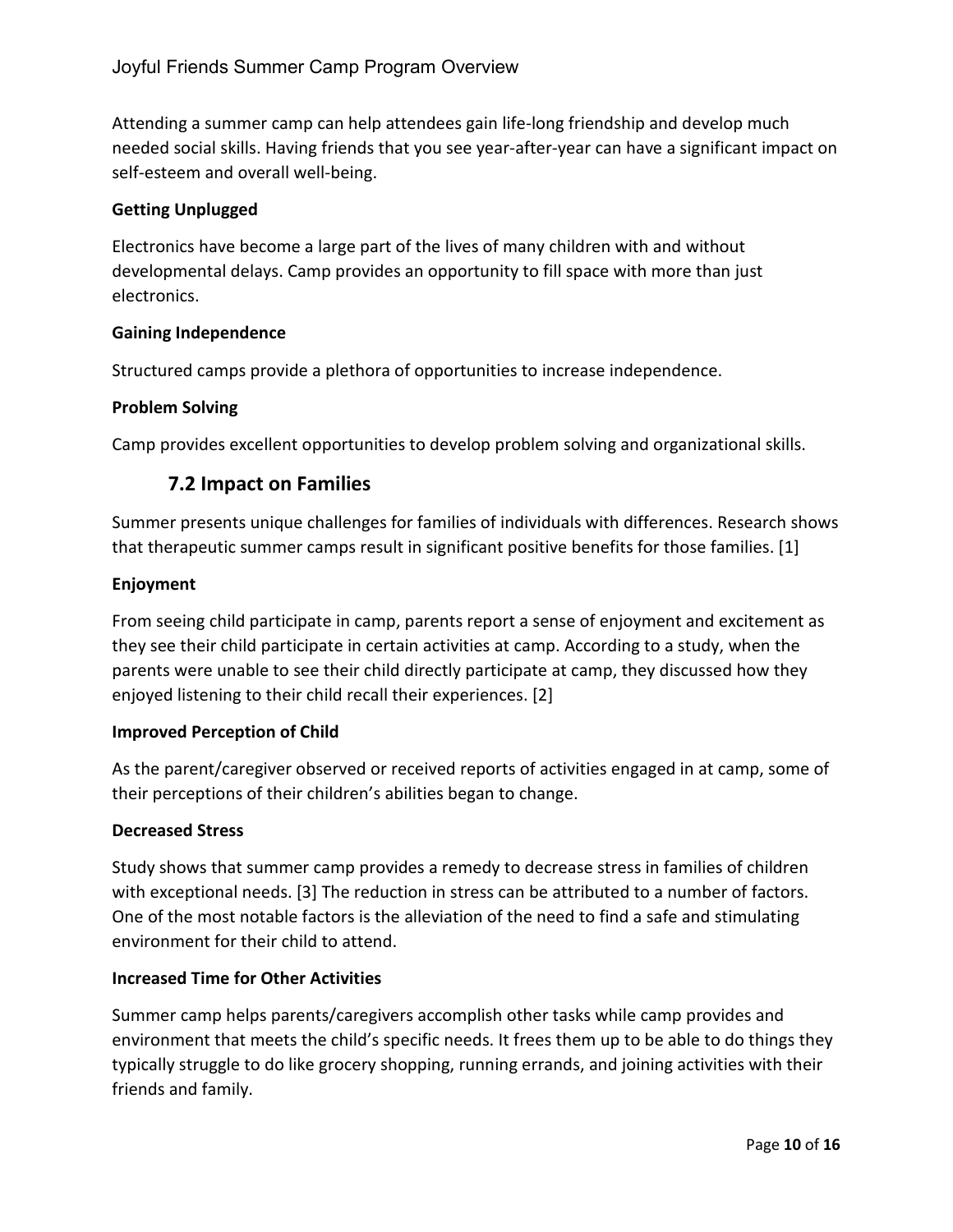#### **Improvement in Sleep Patterns**

Some of the parents noted that they were unable to have consistent bedtime and wake-up schedule at home during the summer months because they had to devote constant care to the child with special needs. Parents reported significant improvements in sleep patterns when their children participated in summer camps.

#### **Increased Hope**

Summer camp broadened families view and perspective about what their child could do. Parents have reported that interacting with other parents at camp helped them cope with their emotions regarding their child, which also attributed to decreased stress. One mother reported that her feelings regarding her child were validated when she was able to share some of her emotions with another mother at camp.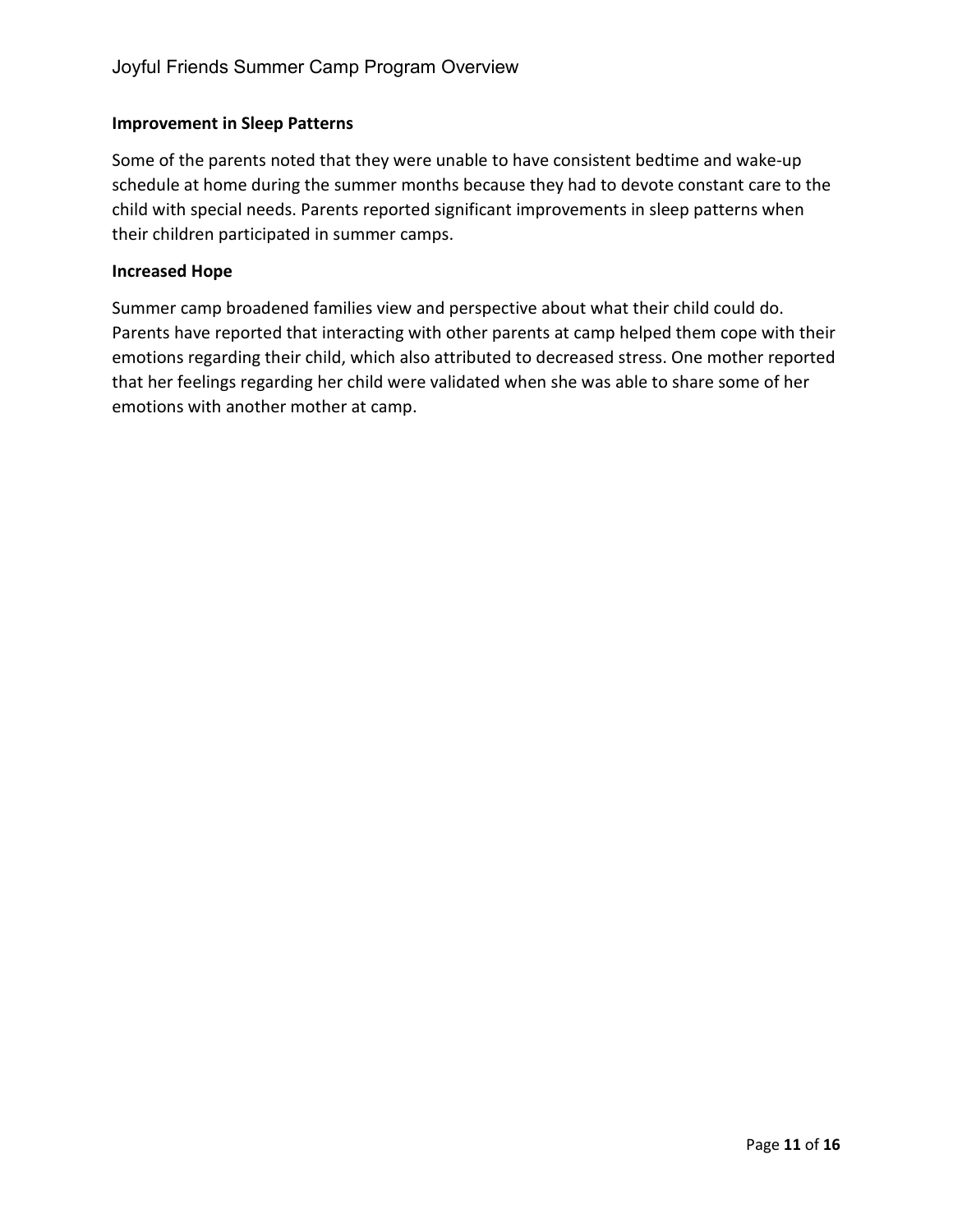# **Appendix 1: Glossary of Terms**

#### **Developmental Disability**

According to the CDC, developmental disabilities are a group of conditions due to an impairment in physical, learning, language, or behavior areas. These conditions begin during the developmental period, may impact day-to-day functioning, and usually last throughout a person's lifetime. Some of the most common are autism spectrum disorder, attention deficit hyper-activity disorder, cerebral palsy, and other developmental delays.

#### **Developmental Delay**

A developmental delay refers to a child who has not gained the developmental skills expected of him or her, compared to others of the same age. Delays may occur in the areas of motor function, speech, and language, cognitive, play, and social skills. Global developmental delay means a young child has significant delays in two or more of these areas of development.

#### **Developmental Difference**

Developmental disability and developmental delays are medical and clinical terms. Many parents desire to avoid the potential negative connotations of those words and their impact on the perception of their children. The word difference is often substituted for disability or delay.

Additionally, many adults on the autism spectrum have communicated a desire for the manifestations of their autism to be considered differences rather than disabilities.

#### **Intellectual Disability**

According to the CDC, intellectual disability is a term used when there are limits to a person's ability to learn at an expected level and function in daily life. Some of the most commonly known causes of intellectual disability – like Down syndrome, fetal alcohol syndrome, fragile X syndrome, genetic conditions, birth defects, and infections – happen before birth.

#### **Intellectual Difference**

Like the use of developmental difference, intellectual difference has become a commonly accepted term in referring to this population with conditions previously referred to as intellectual disabilities.

#### **Neurodiversity**

Individual differences in brain functioning regarded as normal variations within the human population. The concept that differences in brain functioning within the human population are normal and that brain functioning that is not neurotypical should not be stigmatized.

According to Psychology Today (online) Neurodiversity is the idea that variation in brain function exists across the population. Differences such as autism and ADHD have existed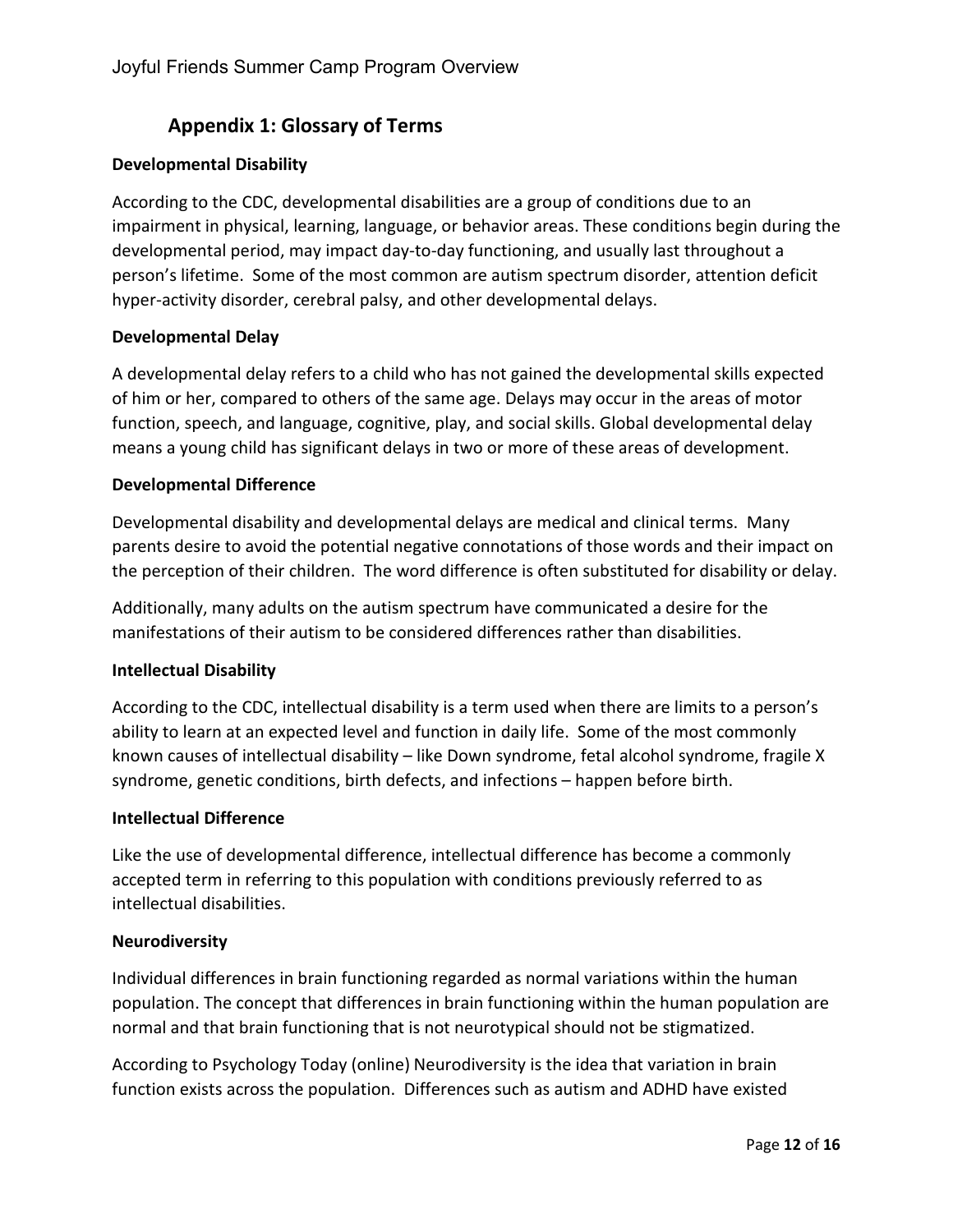throughout human history and are not due to faulty neural circuitry. Rather than viewing them as such, neurodiversity embraces autism as a different way of thinking and behaving.

You may notice the Joyful Friends logo incorporates the accepted symbol for neurodiversity.

#### **Maladaptive Behaviors**

Behaviors that stop a person from adapting to new or difficult circumstances. They are used by those with social anxiety to attempt to manage their fear in social situations.

#### **Challenging Behaviors**

More than half of kids and teens with autism may be physically aggressive toward caregivers or other kids and grown-ups. This can include:

- hitting, kicking, biting
- being hyperactive, anxious, and worried
- hurting themselves by banging or hitting their heads
- biting their hands and fingers

#### **Elopement**

Successful and/or unsuccessful attempts to leave the designated area without adult supervision and/or permission. Nearly half of children diagnosed with ASD engage in elopement.

#### **Aggression**

Exhibiting one of the following (or similar) behaviors that have the potential to cause harm to another person: Hitting, spitting, kicking, biting, pinching, scratching, pushing, head-butting, and hair pulling. Up to 68% of children diagnosed with ASD engage in aggression.

#### **Property destruction**

Any instance of an individual throwing items that are not designed to be thrown with enough force that the object lands at least 3 feet from the student's body and is not intended to be thrown at another person (aggression). Any instance of purposely breaking an item.

#### **Self-Injurious Behaviors**

Intentional, direct injuring of body tissue. To include pinching, hitting, biting, etc. oneself. Nearly 28% of children diagnosed with ASD engage in self-injurious behaviors.

#### **Toileting Issues**

Any issues with toileting to include dependent toileting, fecal smearing, rectal digging, etc.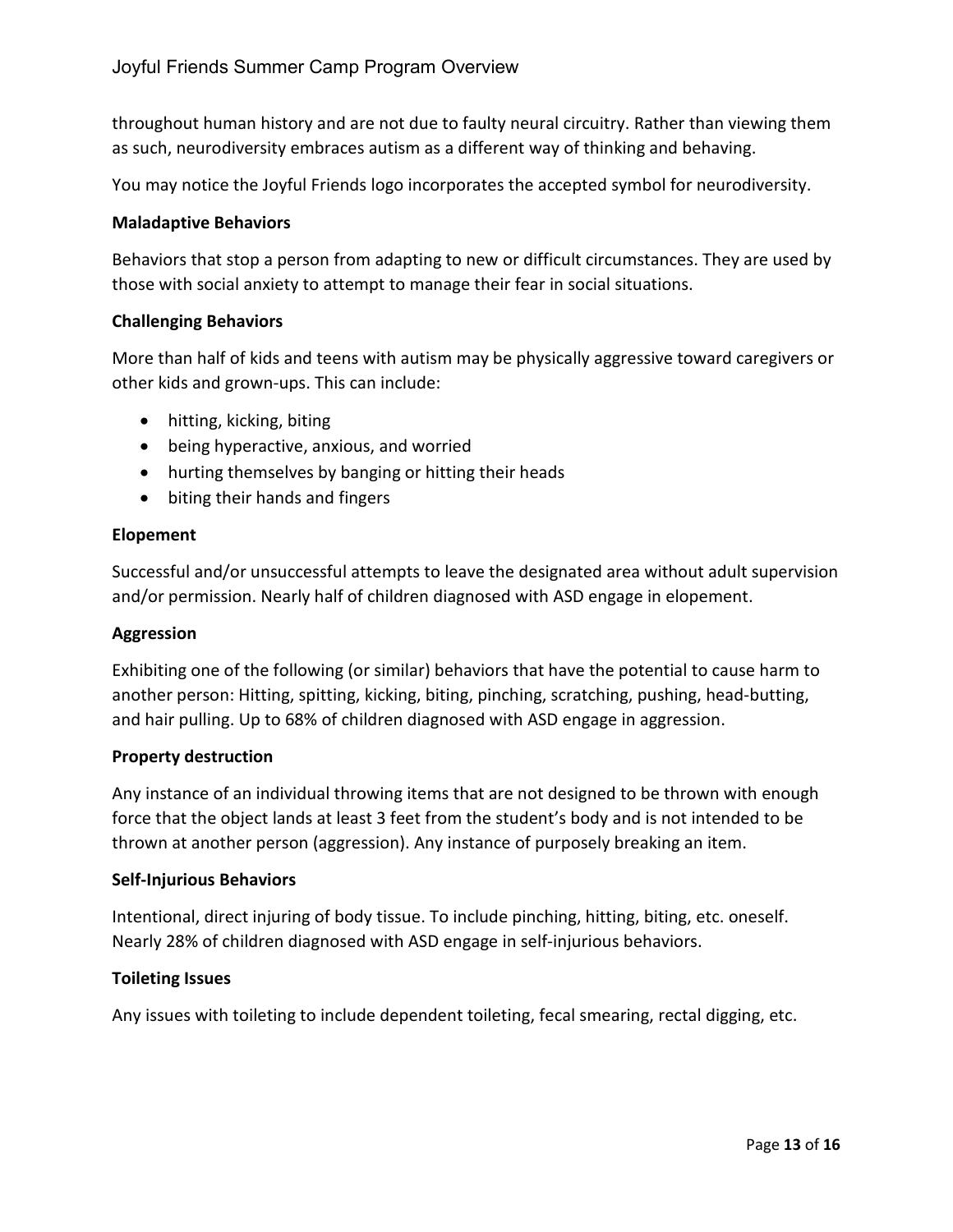| <b>Appendix 2: Example Summer Camp Day</b> |  |
|--------------------------------------------|--|
|--------------------------------------------|--|

| <b>MORNING SCHEDULE</b> |                                                      |
|-------------------------|------------------------------------------------------|
| 8:00am-9:00am           | Sign in/Drop-off/Breakfast                           |
| 9:00am-9:30am           | Morning meeting                                      |
| 9:30am-9:40am           | Transition                                           |
| $9:40$ am 10:10am       | Structured goals (IEP)/Speech/OT/Behavioral services |
| 10:10am 10:20am         | Transition                                           |
| 10:20am-10:50am         | Physical fitness(gross motor)/Art (fine motor)       |
| 10:50am-11:00am         | Transition                                           |
| 11:00am-11:30am         | Structured goals (IEP)/Speech/OT/Behavioral services |
| 11:30am-11:40am         | Transition                                           |
| 11:40am-12:10pm         | Student lunch                                        |

| <b>AFTERNOON SCHEDULE</b> |                                                               |
|---------------------------|---------------------------------------------------------------|
| 12:10pm-12:20pm           | Transition                                                    |
| 12:20pm-1:20pm            | Structured free time(stations)/Rotating staff lunch           |
| 1:20pm-1:30pm             | Transition                                                    |
| 1:30pm-2:30pm             | Specialist activity (Cooking, Movie, Music, Water Play, Story |
|                           | Time)                                                         |
| 2:30pm-2:40pm             | Transition                                                    |
| 2:40pm-3:10pm             | Structured goals (IEP)/Speech/OT/Behavioral services          |
| 3:10pm-3:20pm             | Transition                                                    |
| 3:20pm-3:50pm             | <b>Snack and Chat</b>                                         |
| 3:50pm-4:00pm             | Transition                                                    |
| 4:00pm-4:30pm             | Structured free time(stations)                                |
| 4:30pm-5:00pm             | <b>Evening meeting</b>                                        |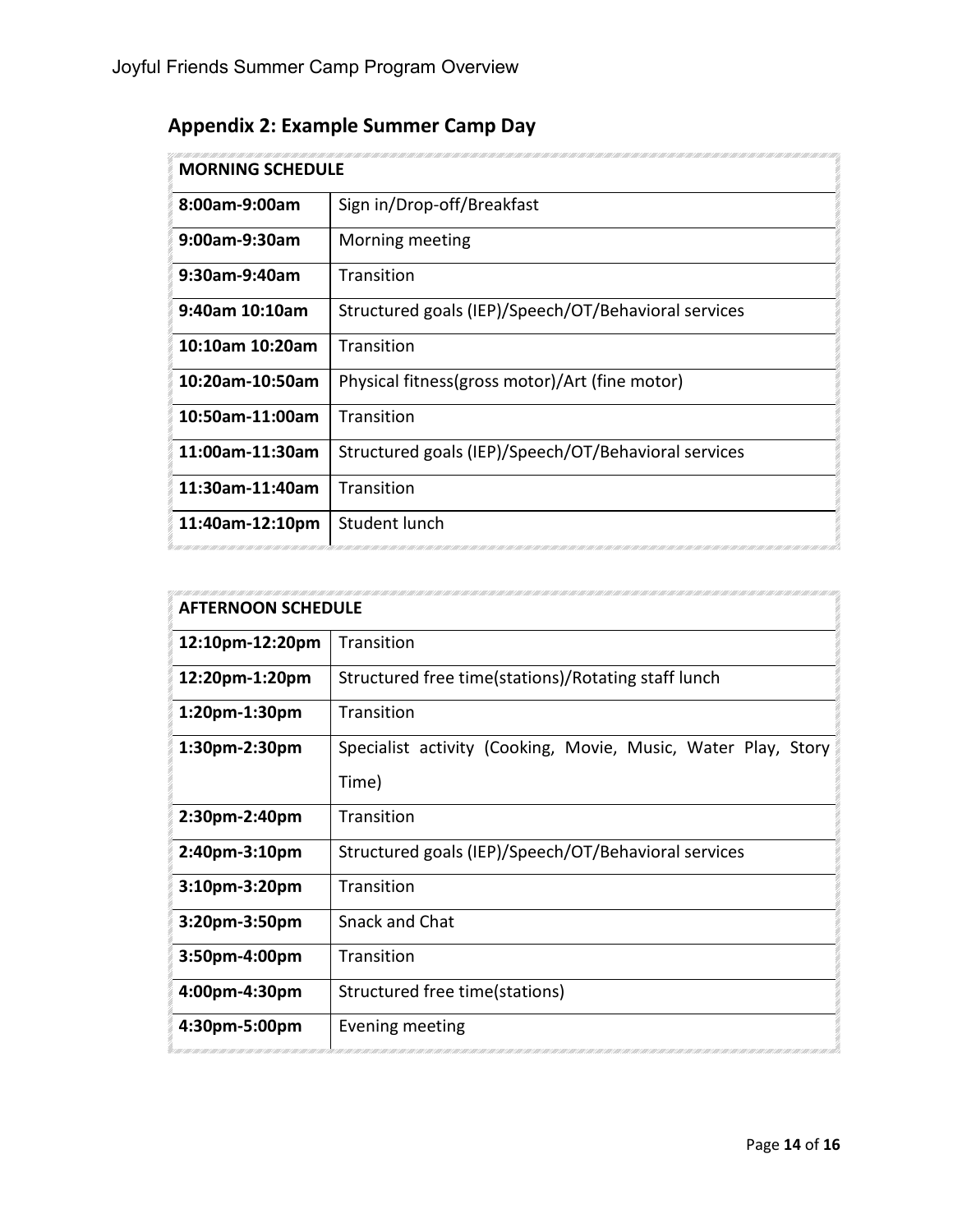# **Program Overview Prepared By**

- Charity Crowell, M.S. BCBA, Owner, Puzzling Patterns Behavior Therapy and Consultation Services, LLC
- Kenneth Gregson, President, Central Christian Community Services, Inc.

#### **Referenced Research**

- Brandi Lindsey (2014). Therapeutic Camps and their Impact on the Family of Children with Special Health Care Needs: A Mixed Method Study, 2469, p. 79-107 [**<sup>1</sup>**] [2] [3] [Therapeutic Camps and their Impact on the Family of Children with Special Health Care](https://dc.etsu.edu/cgi/viewcontent.cgi?article=3829&context=etd)  [Needs: A Mixed Method Study \(etsu.edu\)](https://dc.etsu.edu/cgi/viewcontent.cgi?article=3829&context=etd)
- Autism Speaks (July 2018). Advances in understanding and treating the physical and mental health conditions that frequently accompany autism and Health. Retrieved from [autism-and-health-report.pdf \(autismspeaks.org\)](https://www.autismspeaks.org/sites/default/files/2018-09/autism-and-health-report.pdf) [ 4]
- Cristina Novoa (June 2019). Center For American Progress-When Parents Can't Find Summer Child Care, Their Work Suffers, p. 1-4 [5] [6] [SummerChildcare-brief.pdf \(americanprogress.org\)](https://cdn.americanprogress.org/content/uploads/2019/06/10084227/SummerChildcare-brief.pdf)
- Applied Behavior Analysis.Edu.org. (n.d). Why Is Routine So Important to People with ASD? Retrieved January 19, 2021 from [Why is Routine so Important to People with ASD?](https://www.appliedbehavioranalysisedu.org/why-is-routine-so-important-to-people-with-asd/)  [\(appliedbehavioranalysisedu.org\)](https://www.appliedbehavioranalysisedu.org/why-is-routine-so-important-to-people-with-asd/) [ 7]
- The Australian Parenting Website (n.d). Obsessive Behavior, Routines and Rituals: Autistic Children and Teenagers. Retrieved January 19, 2021 fro[m Obsessions, routines, rituals &](https://raisingchildren.net.au/autism/behaviour/understanding-behaviour/obsessive-behaviour-asd)  [autism | Raising Children Network](https://raisingchildren.net.au/autism/behaviour/understanding-behaviour/obsessive-behaviour-asd) [7]
- Luigi Girolametto, Fern Sussman, and Elaine Weitzman (December 2007). Using Case Study Methods to Investigate the Effects of Interactive Intervention for Children with Autism Spectrum Disorders, Volume 4, Issue 6, p. 470-490 [7] [Using case study methods to investigate the effects of interactive intervention for](https://www.sciencedirect.com/science/article/abs/pii/S0021992406000992?via%3Dihub)  [children with autism spectrum disorders -](https://www.sciencedirect.com/science/article/abs/pii/S0021992406000992?via%3Dihub) ScienceDirect